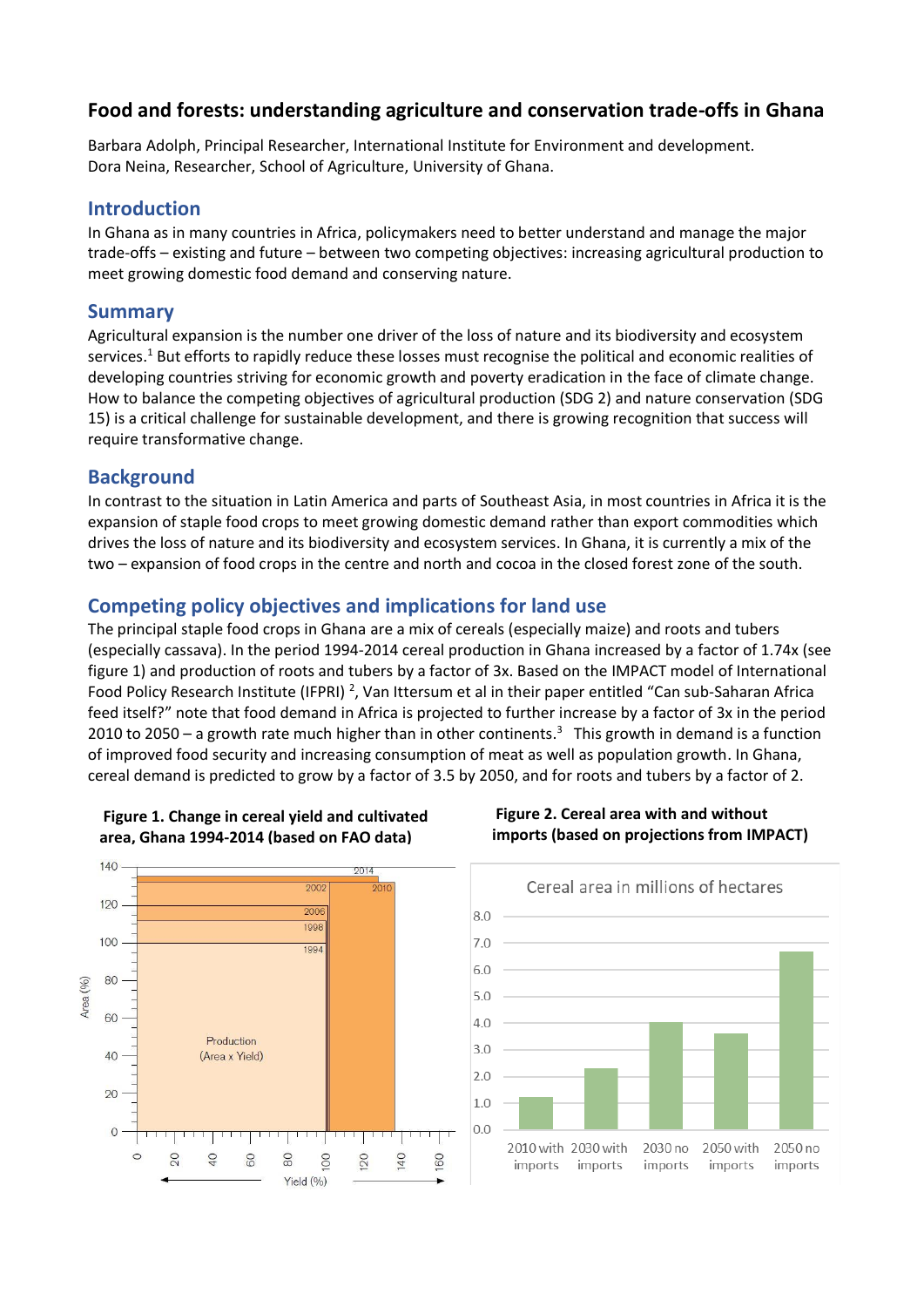Ghana's forests cover 37 per cent of the total land area. This area is divided into three main ecological zones: the High Forest Zone (HFZ), Transitional Zone (TZ) and the Savannah Zone (SZ) (Figure 3). Ghana's HFZ in the southwest falls within the biodiversity hotspot of the Guinean forests of West Africa, one of the 36 most important biodiversity areas in the world. <sup>4</sup> The Transitional Zone exists in the mid-part of the country. It has characteristics of both the High Forest and Savannah zones. The Savannah Zone mainly exists in the northern part of the country but stretches further south to the east coast. Most of the forest/woodlands of the savannah have disappeared but from a landscape perspective the remaining tree cover is significant for biodiversity and associated ecosystem services including carbon stocks.

Forests in Ghana are also classified according to the extent of canopy cover – closed forests having 60 per cent or greater and open forests having 15–59 per cent usually due to logging and other degradation. There was an increase in total forest area in 1990–2015, possibly due to the national afforestation programme, natural regeneration and/or fewer forest fires.<sup>5 6</sup> However, at the same time, forest degradation and deforestation continued. The net effect is that Ghana could end up with an expanded forest area but with a low canopy density.

Agricultural expansion is the most significant driver of deforestation and biodiversity loss in Ghana and the deforestation rate has increased in recent years to an average of 3 per cent per year – among the highest in Africa.<sup>7</sup> The nature and significance of agricultural expansion as a cause of deforestation varies greatly across the different zones. In the Savannah Zone where the remaining forest/woodland is open forest (Figure 3) expansion is largely from food crops and livestock production, mostly from smallholder farmers, but increasingly from medium and large-scale commercial farms. At the other extreme – the High Forest zones – where most of the closed forest is located it is a mix of cocoa and food crops (Figure 4).

#### **Figure 3. Deforestation in Ghana 2000-2015<sup>10</sup> Figure 4. Forest conversion in Ghana<sup>10</sup>**





## **Conversion of closed forest 2001-15**

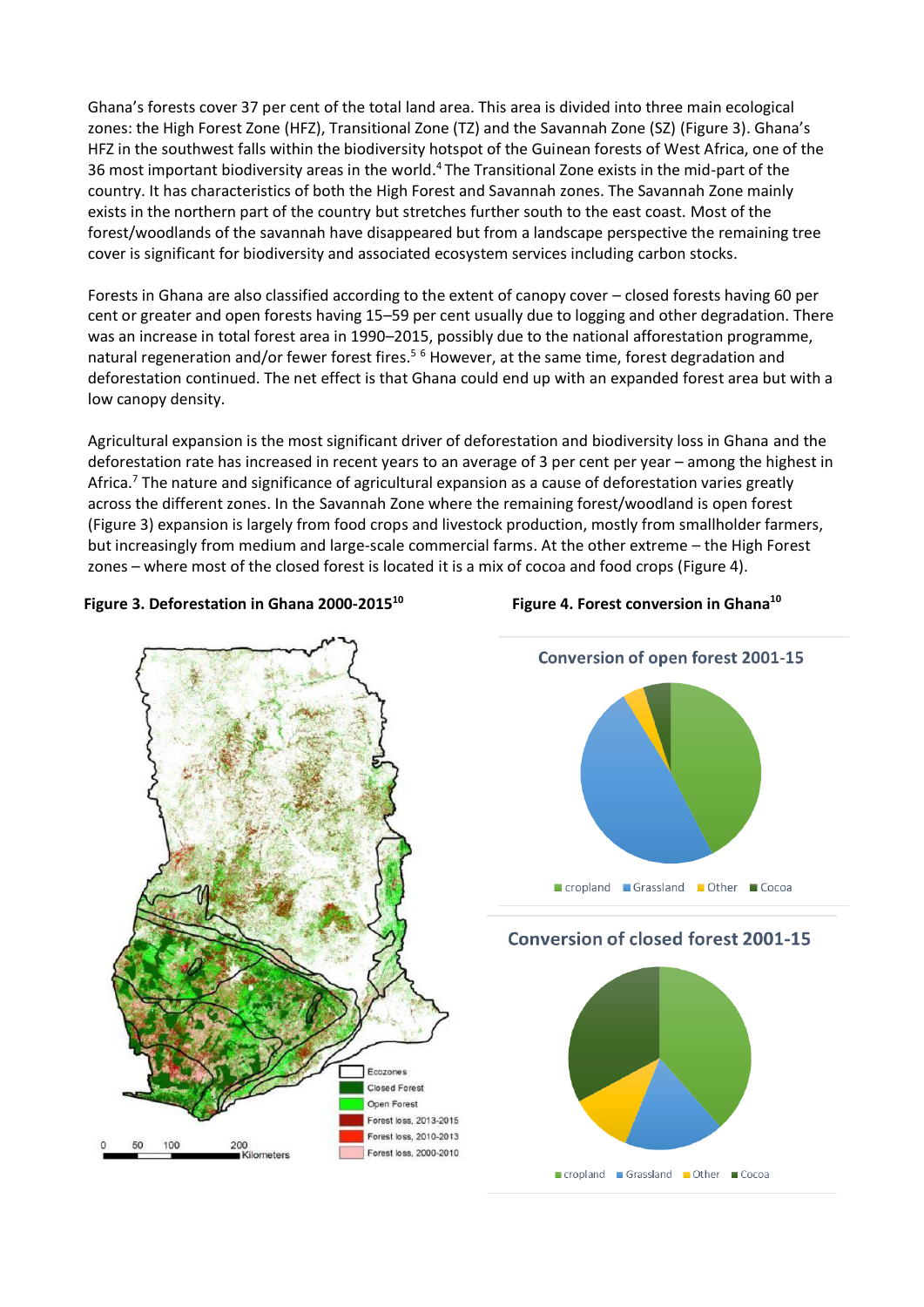However, with climate change affecting cereal production in the north, the expansion of cereals may become more significant than cocoa in the medium to longer term.

The IMPACT model predicts that the country will only produce 55 per cent of its total requirement for cereals and will have to import the remaining 45 per cent. Since Ghana was already importing maize in 2010, the production needed by 2050 if the country was to be self-sufficient, as proposed in current policy, would be more than 5.5x that of 2010. This would translate to an expansion of the cropping area by 5.5x. Alternatively, if there is no control on imports then the figure would be 3.0x. (see Figure 5).

In the future, the level of expansion of cereals may be reduced by improvements in cereal yields, resulting in less area needed for self-sufficiency (see figure 5).<sup>8</sup> The dotted blue line shows the total area of land suitable for cereal production.<sup>9</sup> Suitability is defined in purely agroecological terms. If the profitability of cereal production is also taken into account, the area of suitable land is substantially reduced as most of the suitable land is currently relatively far from markets. It seems fair to assume this constraint will diminish over time with better road infrastructure, but even so there does not appear to be enough suitable land for Ghana to achieve anything close to self-sufficiency in staple food crops in 2050 in contrast to the situation in Zambia $^{10}$ 

### **Figure 5. Cereal area required to be self-sufficient by 2050 (reproduced from Van Ittersum et al 2016)3**



A relatively recent analysis of the availability of land in Africa for expansion of crop production identified Ghana as having 3.55 million ha of nonforest land suitable producing a range of crops (wheat, rice, maize, barley, sorghum, banana, soybean, coffee and cotton), and 4.35 million ha if forested areas outside of protected areas are included.<sup>11</sup> By 2050, the expansion of cereals alone would have converted most of this area even with substantial imports.

#### **Box 1. Ghana in brief**

Ghana's population was estimated at 28.3 million in 2016, with an annual growth rate of 2.3 per cent. Ghana met the Millennium Development Goal of halving poverty and hunger before 2015 (MDG1). But over a quarter of the population is still below the poverty line

of US\$1.25/day, particularly in the northern regions. Since 2008, less than half of the population lives in rural areas and in 2010, about half of the country's 3.6 million farm households cultivated less than 2 ha. Only 7 per cent of rural households own more than 10 ha and own 48 per cent of the land. Around 11 million people live in forest areas, with around two-thirds supported by forest-related activities.

In 2016, the agricultural sector contributed 20–32 per cent to GDP between 2007 and 2017, with a downward trend. The industrial sector (including oil and gas) contributed 20–25 per cent, with the services sector contributing about 50 per cent. Despite this, agriculture provided employment or livelihoods to approximately 45 per cent of the labour force in 2014.

Sources: FAO (2015),<sup>12</sup> Ministry of Food & Agriculture (2017a),<sup>13</sup> Quiñones & Diao (2011),<sup>14</sup> Kuudaar (2015)<sup>5</sup>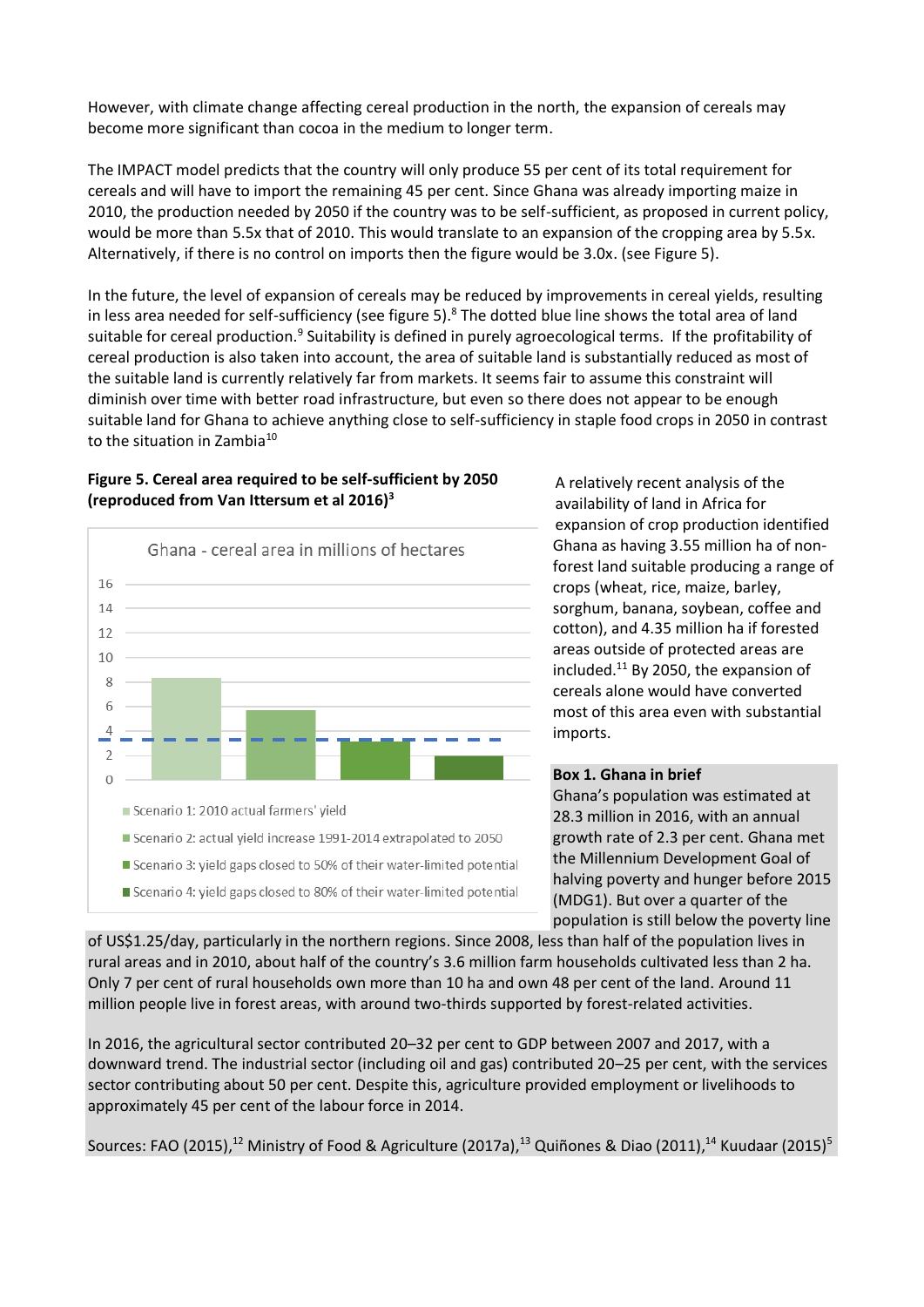Degradation and fragmentation of forest habitats has had a negative impact on ecosystem functions and services. The loss of 'high' forests is a particular threat to biodiversity. Ghana has some 1,185 known species of amphibians, birds, mammals and reptiles.<sup>15</sup> Of these, 3 per cent are threatened. Outside of protected areas, large mammal populations have reduced through hunting.

# **Are agriculture and environmental policies working for trade-off management?**

Agricultural and environmental policies in Ghana increasingly recognise the need for cross-sectoral approaches. But so far, trade-offs between competing (local, global and national) objectives are not clearly articulated or recognised. For example, the Ghana's sixth national CBD report includes agricultural policies and programmes contributing to biodiversity targets.<sup>14</sup> Likewise, the 2016 Forest Development Master Plan (FDMP) includes collaborations with the Ministry of Food and Agriculture (MoFA). The National Biodiversity Strategy and Action Plan (2016) explicitly acknowledges 'duplication of roles and responsibilities without clear direction for biodiversity conservation' and 'weak coordination, especially at the national level' as indirect causes of biodiversity loss. But while agricultural expansion is explicitly acknowledged as a key driver of forest and biodiversity loss, there are currently no specific policies in place to address this threat, beyond ongoing attempts to increase agricultural productivity.

# **Overview of competing policy objectives**

## Agriculture policy priorities: productivity increase, employment and markets

Ghana is a signatory to the Comprehensive African Agriculture Development Programme (CAADP) launched during second Africa Union Assembly held in Maputo, Mozambique. Parties have committed to allocating at least 10 per cent of their national budgets to agriculture to achieve 6 per cent annual growth of the agriculture sector.<sup>16</sup> Ghana has also endorsed the Malabo Declaration on Accelerated Agricultural Growth and Transformation for Shared Prosperity and Improved Livelihoods. The declaration includes targets to end hunger, half poverty, and ensure at least 30 per cent of farm/pastoral households are resilient to climate shocks in Africa by 2025.<sup>17</sup> But in reality, the budgetary allocation to agriculture has been consistently below 10 per cent, with only 6 per cent of public expenditure invested in agriculture in 2017, and Ghana scoring only 3.81 out of 10 against the Malabo Declaration targets.<sup>18</sup>

The 2007 Food and Agriculture Sector Development Policy (FASDEP II) is still the main agricultural policy document. Its national vision for food and agriculture is a 'modernised agriculture culminating in a structurally transformed economy and evident in food security, employment opportunities and reduced poverty'. <sup>19</sup> But it does not comment on agricultural expansion as the main driver of deforestation in Ghana, and the environmental and social impacts of this expansion. Instead, it promotes sustainable land management and productivity increase, with the expectation that this would address biodiversity loss. Following a decade of low levels of agricultural productivity growth and increasing levels of unemployment of rural youths, FASDEP II was complemented in 2017 with the Planting for Foods and Jobs (PFJ) strategic plan. This emphasises agricultural productivity increases to meet future food demands of the growing population. It acknowledges that productivity for major cereal crops (maize, sorghum and rice) has not increased substantially over the past 15 years and that increases in food production are the result of agricultural expansion.

Attaining food security through national self-sufficiency had been an explicit policy priority since FASDEP II. This vision was reiterated in the PFJ, focusing on strategies to increase productivity of staple food crops. The same applies to the National Climate Smart Agriculture and Food Security Action Plan (2016–2020) which focuses on 'climate-smart' productivity increase, but does not mention agricultural expansion as a response to climate change impacts.

## Environment and conservation priorities: protection and sustainable land use

Ghana has ratified several international environmental and biodiversity conventions including the Convention on Biological Diversity (CBD), the Cartagena Protocol on Biosafety, the Nagoya Protocol on Access and Benefit Sharing, the Convention on Wetlands (Ramsar Convention), and the Paris Agreement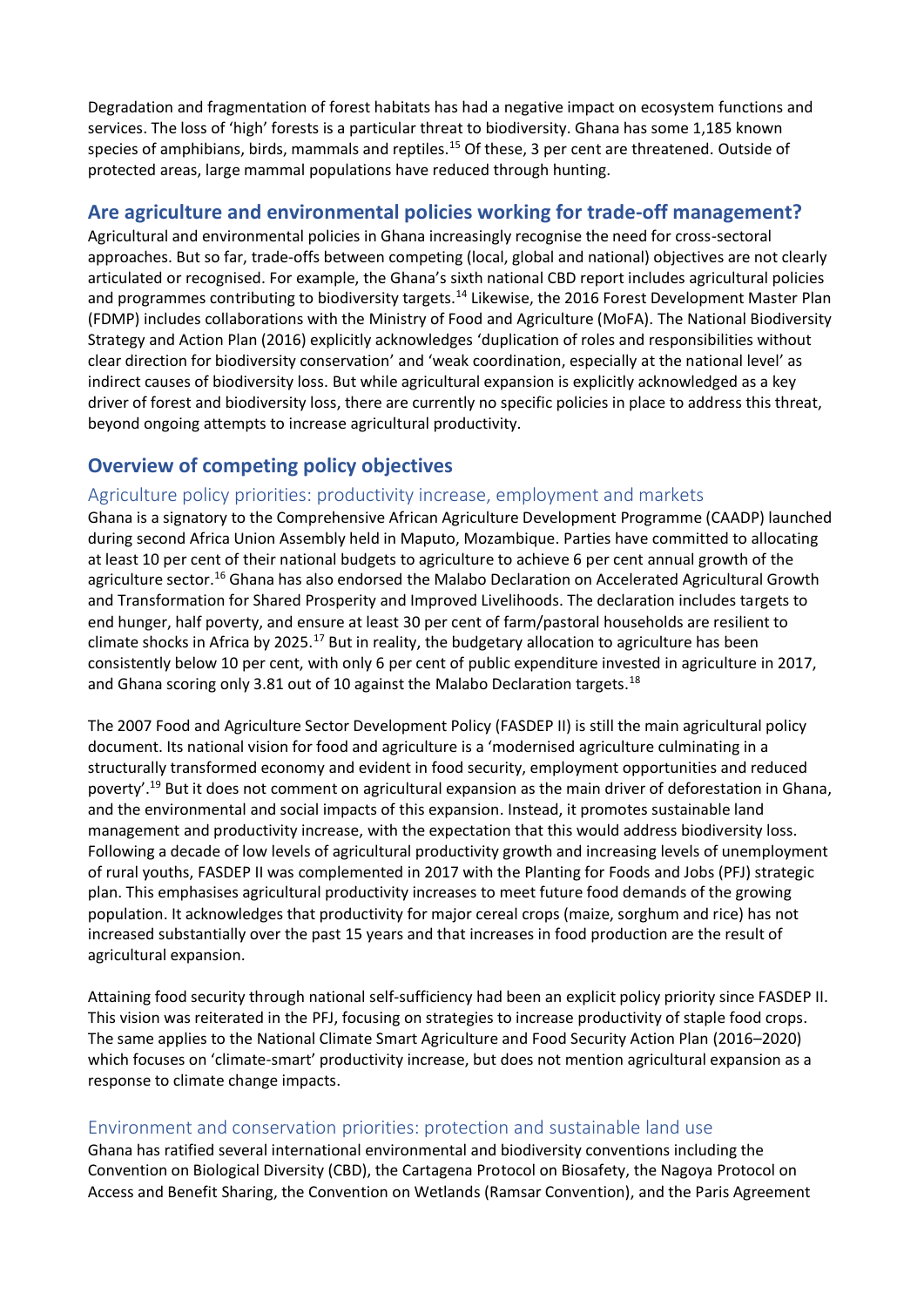under the United Nations Framework Convention on Climate Change (UNFCCC). The main policies and programmes governing forests and biodiversity are:

- **Ghana Forest and Wildlife Policy 2012 and Forest Development Master Plan 2016:** These include plans for biodiversity conservation and aim to mainstream biodiversity by (a) effective management of protected areas, including Wildlife Protected Areas and Globally Significant Biodiversity Areas, (b) new biological corridors to link all important ecosystems by 2025, and (c) improving community participation in wildlife management (eg community resource management areas or CREMAs).
- **2013 National Forest Plantation Strategy:** Aims to develop a sustainable resource base to meet future demand for industrial timber, relieving pressure on natural forests and increasing the total forest area. Its five objectives are to (a) restore the forest cover of degraded forest lands, (b) reduce the country's wood supply deficit, (c) generate employment to reduce rural poverty, (d) improve environmental quality and provide an opportunity for the country to tap into the emerging benefits of carbon markets and payments for environmental services, (e) enhance the production of food crops and contribute to food security in the country.<sup>20</sup>
- **2015 Ghana National REDD+ Strategy:** Aims to avoid deforestation and forest degradation, sequester carbon and achieve sustainable forest management and biodiversity conservation.
- **2016 National Biodiversity Strategy and Action Plan:** Emphasises the need to mitigate effects of agricultural expansion (estimated to account for 50 per cent of deforestation in Ghana) by promoting climate-smart agriculture (CSA). However, it does not elaborate how CSA could meet the growing food demands of the country.
- Under the **CBD**, Ghana set itself under the current CBD strategy 2011–2020 the target of 'reducing the rate of loss of all-natural habitats, including forests, to at least half and where feasible brought close to zero, and degradation and fragmentation significantly reduced'.<sup>14</sup>
- Under the **Africa Forest Landscape Restoration Initiative (AFR100)** Ghana has committed to restore 2 million ha of degraded land to forests by 2030. This will be mainly through forest plantations, which addresses UNFCCC targets, but does not contribute to biodiversity conservation.

## **Efforts to reduce social and environmental trade-offs**

At national level, there is a lack of understanding of the social and environmental impacts of agriculture policies. Though national policies recognise that biodiversity and nature underpin agriculture productivity, there is a lack of technical capacity and finance available to manage the environmental impacts of agriculture expansion. As a result, agriculture and conservation targets continue to be missed and policies to reduce trade-offs remain ineffective.

Despite a decade of investments in agricultural productivity, in particular via a subsidy programme for fertiliser, production of food crops per hectare cultivated has overall decreased over the past 10 years. At the same time, agricultural expansion into forests and wetlands has continued. There are also no indications that the 'yield gap' will close in the near future. If Ghana aims to be staple food self-sufficient, further expansion into forests is inevitable. Ghana already has one of the highest rates of deforestation in the world, and the rate is increasing. Most deforestation now comes from protected areas: seven national parks, six resource reserves, five wildlife sanctuaries and 266 forest reserves. There are conflicting reports as to how much this deforestation is caused by cocoa versus mining, logging and other agricultural crops.

Conservation policies are clearly failing to halt deforestation and biodiversity loss, as reflected in reporting to the CBD against the 20 Aichi targets of the CBD strategic plan, including Target 5 to reduce the rate of loss of all natural habitats (progress made but at an insufficient rate), Target 12 to prevent the extinction of known threatened species (no significant change) and Target 14 to restore and safeguard ecosystems and ecosystem services (progress made but at an insufficient rate).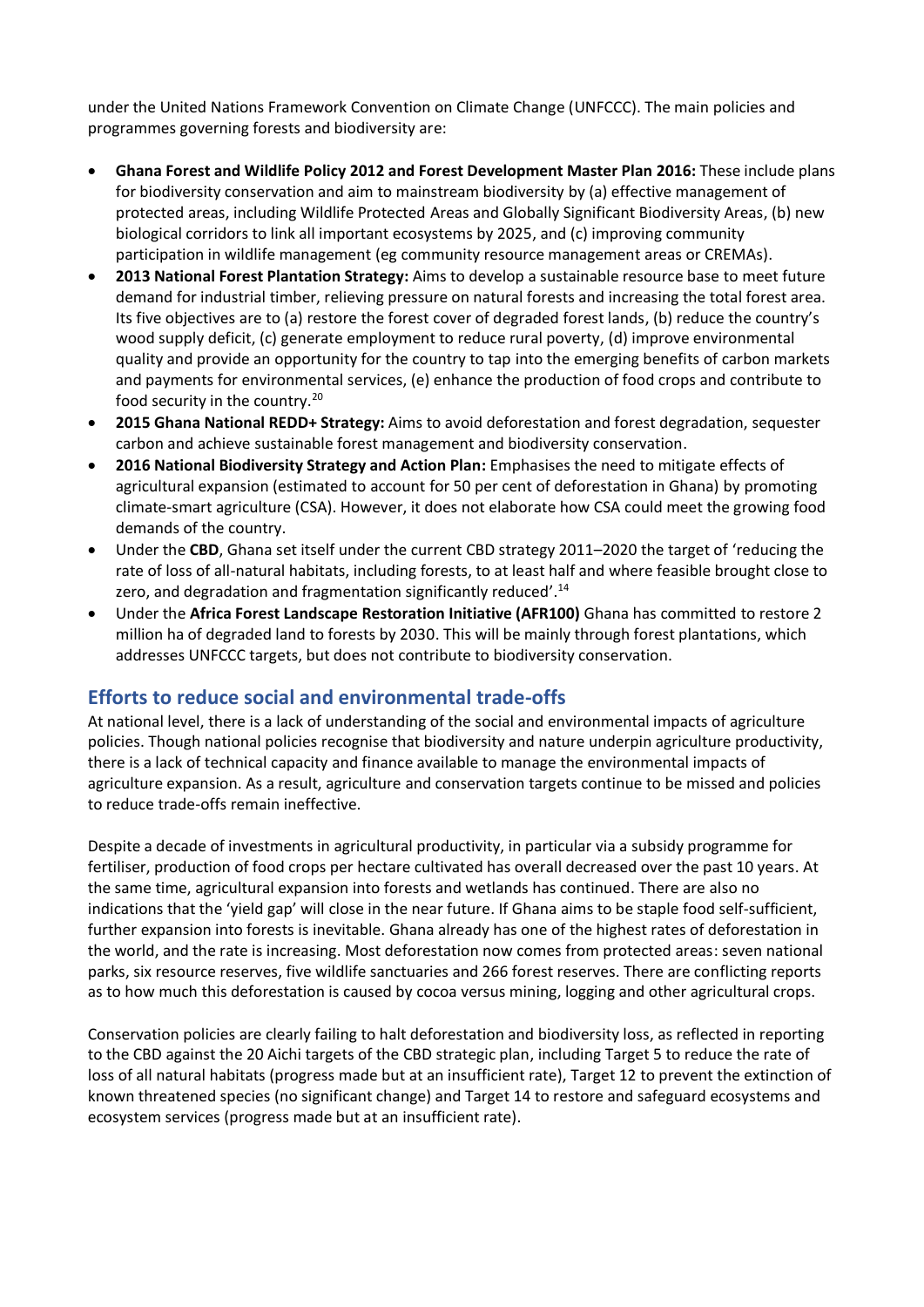# **Looking ahead: key messages**

Current agricultural and forest policies are geared towards the economic gain, with little consideration for biodiversity conservation. Agricultural policies focus on productivity increase through agricultural modernisation and value-chain development. The ongoing threats to forests and biodiversity from food and cash-crop production are not acknowledged and hence not addressed. The renewed emphasis on food selfsufficiency is likely to see further expansion of agricultural land use, particularly in the Transitional Zone and the north, and does not seem viable in the longer term. Without better trade-off management it seems likely that Ghana will lose most of its remaining forest and woodlands outside of enforced protected areas.

- Agriculture and unplanned and uncontrolled logging operations reinforce each other in a vicious cycle. This has been well documented in the FDMP. Attempts to reduce agricultural expansion must consider this dynamic and link interventions to improved control of logging.
- The current agricultural policy emphasises increasing the use of external inputs. This has had a negative impact on tree cover and natural vegetation and in some cases has contributed to biodiversity loss from pollution. In addition, most MoFA resources are spent on a small number of agricultural interventions (eg fertiliser, block farming, agricultural mechanisation, food stocks). But there is very limited support to farmers for sustainable, biodiversity-friendly farming practices.
- The impacts of deforestation on the livelihoods of forest dwellers, farmers and urban populations have not been well documented. More evidence is needed (eg on linkages between flooding and deforestation) and the benefits of forest protection (eg for ecotourism). This evidence would need to feed into existing SDG implementation and monitoring mechanisms. The explicit aim should be to identify and address competing objectives across sectors and ministries.
- Experience from other countries demonstrates that in addition to the more obvious technical interventions such as spatial and land-use planning, measures to better manage trade-off should include investments in enhanced stakeholder engagement, communication and governance.<sup>21</sup>

# **Acknowledgements**

This briefing is a product of the "Agriculture, Food Production and Forest Conservation in Sub-Saharan Africa" (FFA) working group of the Science for Nature and People Partnership (SNAPP). The group had four meetings in the period October 2017 to March 2019. We would like to thank all those who participated in meetings of this group and thereby contributed to the content of this briefing. For a full list of FFA group members and products of the group see [https://www.nceas.ucsb.edu/projects/12768.](https://www.nceas.ucsb.edu/projects/12768)

**About the Science for Nature and People Partnership (SNAPP)**

The mission of SNAPP is to deliver evidence-based, scalable solutions to global challenges at the intersection of nature conservation, sustainable development, and human well-being**.**

# **Endnotes**

<sup>1</sup> IPBES (2019) Summary for policymakers of the global assessment report on biodiversity and ecosystem services of the Intergovernmental Science-Policy Platform on Biodiversity and Ecosystem Services.<http://bit.ly/2qVD0tK> <sup>2</sup> See [www.ifpri.org/program/impact-model](http://www.ifpri.org/program/impact-model)

<sup>3</sup> Van Ittersum, MK *et al*. (2016) Can sub-Saharan Africa feed itself? Proceedings of the National Academy of Sciences of the United States of America (PNAS) 113(52): 14,964-14,969.

<sup>4</sup> Republic of Ghana, Forest Commission (2016) Ghana REDD+ Strategy.

<sup>5</sup> Ministry of Lands and Natural Resources (2016) Forestry development master plan 20016-2036.

<sup>6</sup> Kuudaar, E (2015) Ghana case study. Prepared for FAO as part of the *State of the World's Forests 2016*.

<sup>7</sup> Republic of Ghana, Forest Commission, REDD + Secretariat (2017) Ghana's National Forest Reference level.

<sup>8</sup> Adapted from van Ittersum, MK *et al*. (2016) Can sub-Saharan Africa feed itself? Proceedings of the National Academy of Sciences of the United States of America (PNAS) 113(52): 14,964-14,969.